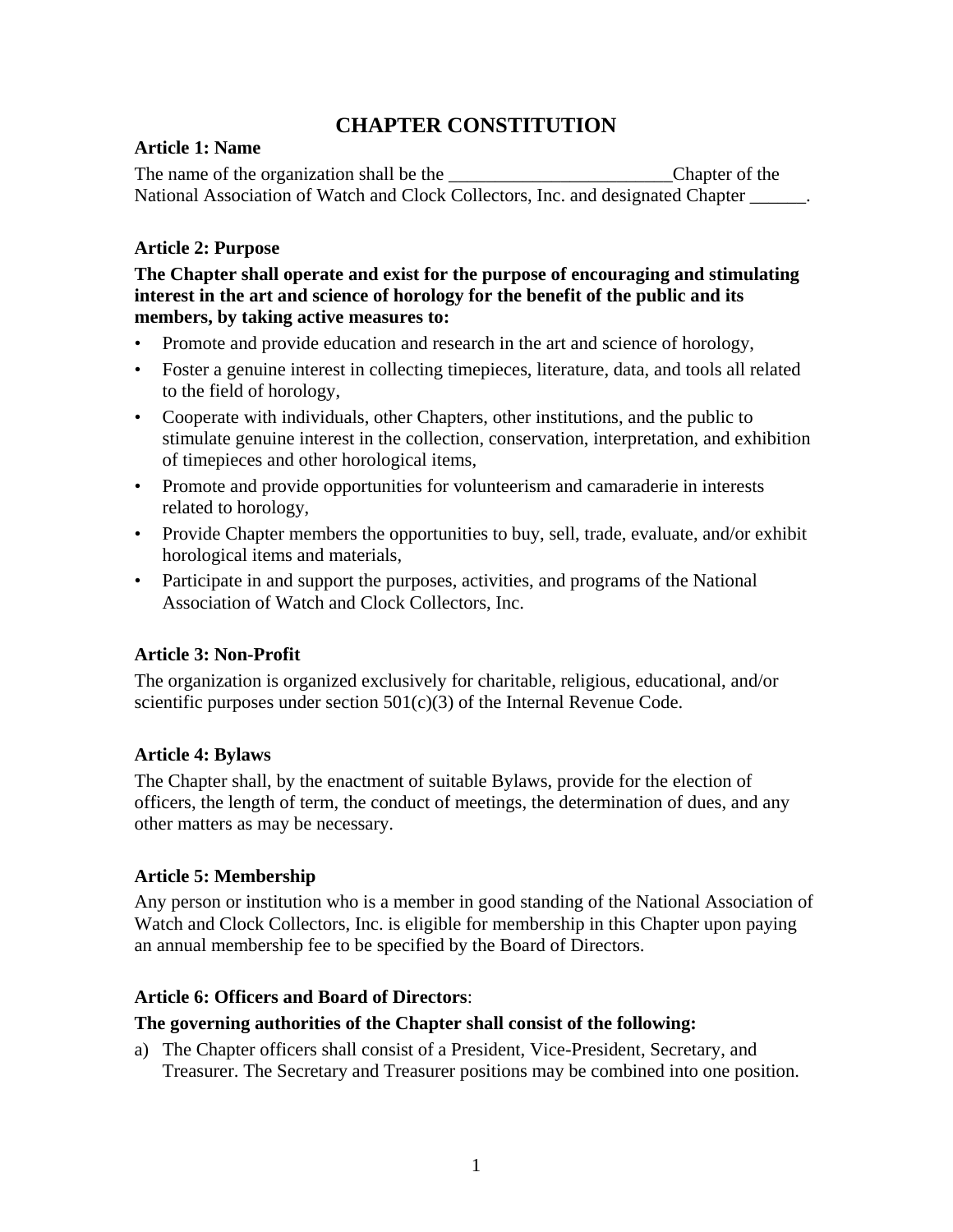- b) The Immediate Past-President shall be a member of the Board of Directors (Board) of the Chapter.
- c) The Directors shall be selected as provided for in the bylaws. The number of Directors shall be as determined in the Bylaws.
- d) The Chapter officers, together with the Immediate Past-President and the Directors, shall constitute the Board of Directors (Board) of the Chapter. The Board shall have full authority in all matters as defined in this Constitution or the Bylaws and shall manage and control the business and property of the Chapter.
- e) The Chapter officers shall constitute an Executive Committee for the purpose of conducting business of the Chapter between meetings of the Board.

### **Article 7: Use of Earnings**

No part of the net earnings of the organization shall inure to the benefit of, or be distributable to, its members, directors, officers or other private persons, except that the organization shall be authorized and empowered to pay reasonable compensation for services rendered and to make payments and distributions in furtherance of the purposes set forth in the purpose clause hereof. No substantial part of the activities of the organization shall be the carrying on of propaganda, or otherwise attempting to influence legislation, and the organization shall not participate in, or intervene in (including the publishing or distribution of statements) any political campaign on behalf of any candidate for public office. Notwithstanding any other provision of this document, the organization shall not carry on any other activities not permitted to be carried on (a) by an organization exempt from federal income tax under section 501(c)(3) of the Internal Revenue Code, or corresponding section of any future federal tax code, or (b) by an organization, contributions to which are deductible under section  $170(c)(2)$  of the Internal Revenue Code, or corresponding section of any future federal tax code.

#### **Article 8: Dissolution**

Upon the dissolution of the organization, assets shall be distributed for one or more exempt purposes within the meaning of section 501(c)(3) of the Internal Revenue Code, or corresponding section of any future federal tax code, or shall be distributed to the federal government, or to a state or local government, for a public purpose. Any such assets not disposed of shall be disposed of by the Court of Common Pleas of the county in which the principal office of the organization is then located, exclusively for such purposes or to such organization or organizations, as said Court shall determine, which are organized and operated exclusively for such purposes.

#### **Article 9: Amendments**

Amendments of the Constitution may be proposed and adopted by the following manner:

- a. By proposal for an amendment at a regular Board meeting.
- b. By proposal for an amendment at a regular Chapter meeting by any member.

Ratification and adoption of the amendment shall be by a two-thirds majority vote of the full Board, a quorum being present at a Board meeting designated for that purpose. If a